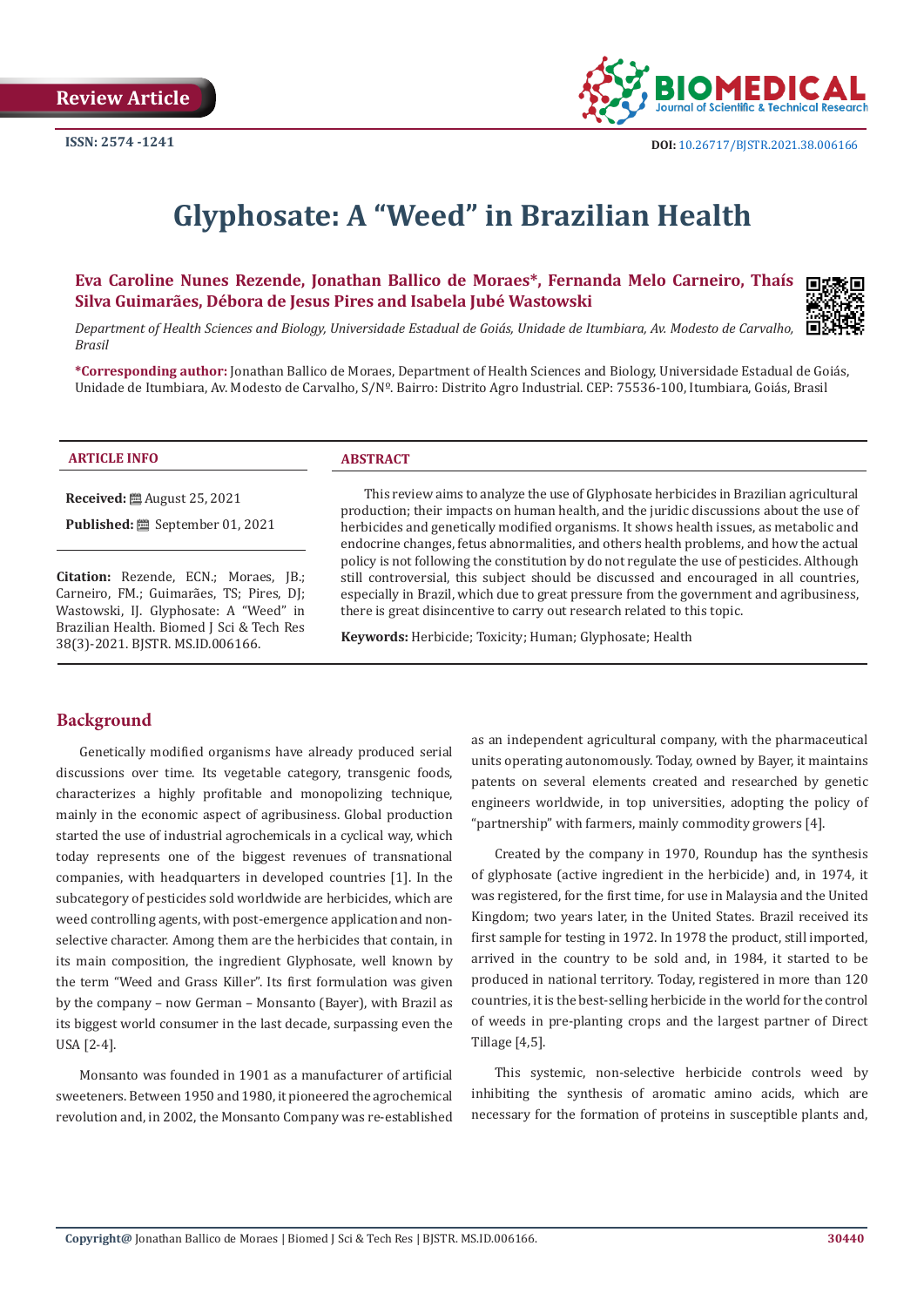therefore, the load of tons used in world agriculture has been increasing. every year. In Brazil, glyphosate sales, in ton, (Figure 1) were higher in the states of Mato Grosso, Rio Grande do Sul, Paraná, Goiás and São Paulo 2. Regarding the total, in tons, of pesticides sold in Brazil in 2019, the Midwest region, followed by the South and Southeast regions, was the largest spraying of chemicals in its crops (Figure 2). The amount of glyphosate (and its salts) exceeds twice the sum of the second most used active ingredient, which is

2,4-D. Data from IBAMA 2 report more than 200 thousand tons of the active ingredient sold, in 2019, in Brazilian territory. The states with the highest consumption of glyphosate-based herbicides were Mato Grosso (38,000 tons), Rio Grande do Sul (31,000 tons) and Paraná (24,000 tons). The states of Goiás (19,000 tons) and São Paulo (19,000 tons) were not far behind, ending the list with Minas Gerais (15,000 tons) and Mato Grosso do Sul (15,000 tons).



**Note:** Source: IBAMA2

**Figure 1**: Tons of Glyphosate sold in each Brazilian state in 2019.



**Note:** Source: IBAMA2

**Figure 2**: Tons of pesticides sold in each Brazilian region in 2019.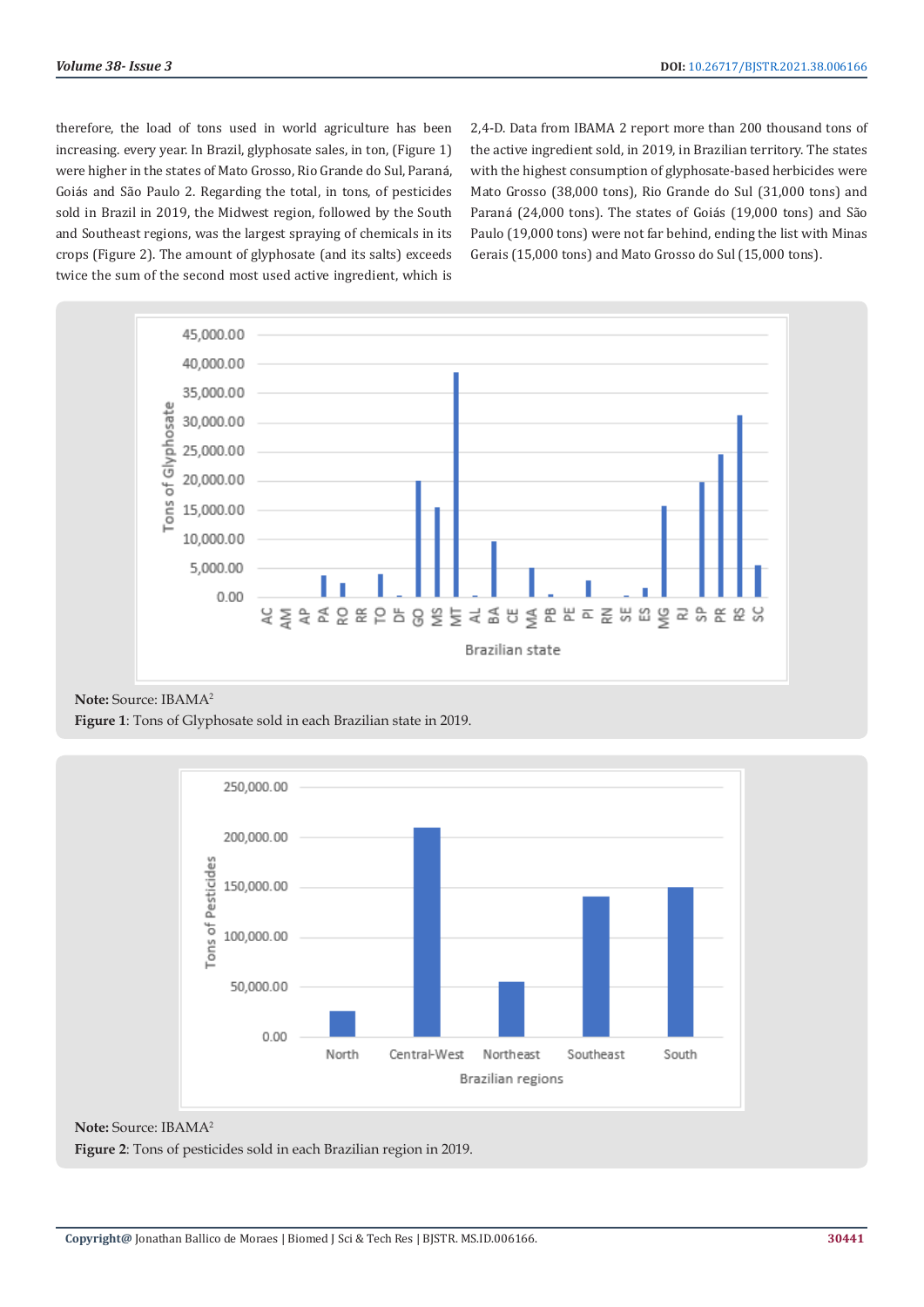As for spraying, glyphosate is not suitable for growing crops, when these are conventional, or simple hybrids. The only products resistant to the herbicide are genetically modified seeds, that is, transgenic seeds. Because they are large-scale productions monocultures for export, often - spraying is aerial and, depending on wind speed and weather conditions, the pesticide is dispersed, reaching different locations and long distances, causing serious damage mainly to biodiversity and health human [6]. It is absorbed into soil particles, being degraded mainly through microbial metabolism. But increased soil adsorption can inhibit such metabolism, leading to slow degradation. There is also chemical photodegradation, but it does not contain significant glyphosate dissipation capacity. The balance between microbial communities present in the soil can be negatively altered with the use of the herbicide [7]. In the legal sphere, the Brazilian Federal Constitution [8] guarantees the dignity of the human person, a healthy environment that is conducive to life, with the citizen as a determining factor. In its article 225, item IV, the Magna Carta [8] is clear in saying that, in the case of a potentially degrading activity, a Prior Environmental Impact Study (EIA/RIMA) must be required, which is a duty of power public give publicity.

A balanced environment is capable of producing and satisfying the entire global population, both in terms of food, sovereign, industrial and daily. At present, we go through a series of social needs, linked to the supply of hunger and, at the same time, attention focused on human and environmental health, which requires from the sovereign and international policies of States, a contribution that involves the various segments of those interested in, and affected by, the development of the new faces of science, especially genetic engineering [9].

#### **Regulatory Issues**

The Roundup Ready technology, marketed in Brazil since the 1990s, provides transgenic seeds with high resistance to glyphosate-based herbicides, in particular Roundup, which are well known in the scientific literature for having important negative effects on aquatic and semiaquatic fauna [10]. With this, the patent market links the entire production chain in the hands of small business groups, taking away from the farmer the list of options for crop diversification.

There are three procedures that a product must go through, before entering the consumer market, which are: the environmental test (Embrapa), according to any company in the field of genetic studies; the safety study, which after evaluating the first part, ANVISA requests an adequate study, passing on the information to the decision-making bodies; finally, government approval, carried out through pre-established bodies (CONAMA, CTNBio, IBAMA) and the Ministry of the Environment [3].

Within the scope of socio-environmental impacts, there are the cyclical chains of biotic and abiotic beings, in a reckless fusion that can provide doubts and allusions to new or nonexistent concepts. The Commission for the Environment, Consumer Protection, Inspection and Control (CMA) and the Principle of Prohibition of Environmental Retrogress are part of a line drawn on the horizon, in legal matters [11].

As for consumer information, on the website of the Institute for Consumer Protection there is all the apparatus of pressure made to the government, both regarding the use of transgenic foods, and the information given to the final consumer, which by the decision-making bodies is almost negative, or even null [12].The State, as regulator and promoter of environmental and social wellbeing, must supervise the production of transgenics, demanding that environmental damage be as small as possible, as well as its immediate repair; to promote the scientific community regarding research on damage to the environment and human beings, arising from the use of this pesticide, even though the accessible results are quite imprecise [8,13].

## **Health Issues**

One of the concerns with the use of glyphosate is the fact that it is soluble in water and can be easily transported to the aquatic ecosystem, contaminating water resources. Its applications, in rural and urban areas, together with the soil leaching process, can take this chemical substance to groundwater, streams, rivers and coastal waters, causing many ecological and health problems [5]. In southern Brazil, the presence of glyphosate was detected in water sources, close to irrigated rice fields, at concentrations above 7 μg/L of those established by the American Environmental Protection Agency. The observation of gestational problems among rural workers exposed to Roundup was the motivation for the first studies on the toxicological potential of glyphosate for human health, especially for reproduction [14].

Marc et al. [15] demonstrated that Roundup can induce cell cycle dysfunction and inhibit the activation of the universal cell regulator CDK1/kalicin B. Abnormalities in cell cycle regulation can result in death or diseases such as cancer.Later, Richard et al. [16] observed the cytotoxic effect of glyphosate on placental cells, at doses lower than those used in agriculture. The effect increased proportionally to the concentration and exposure time and to the presence of Roundup adjuvants, i.e., the herbicide in its final formulation is more toxic than glyphosate alone, suggesting that the formulation can increase the toxicity from glyphosate. The product was able to alter the activity of the aromatase enzyme, responsible for estrogen synthesis. This study was one of the pioneers to demonstrate the endocrine disruptor effect and toxicity of glyphosate in mammalian cells.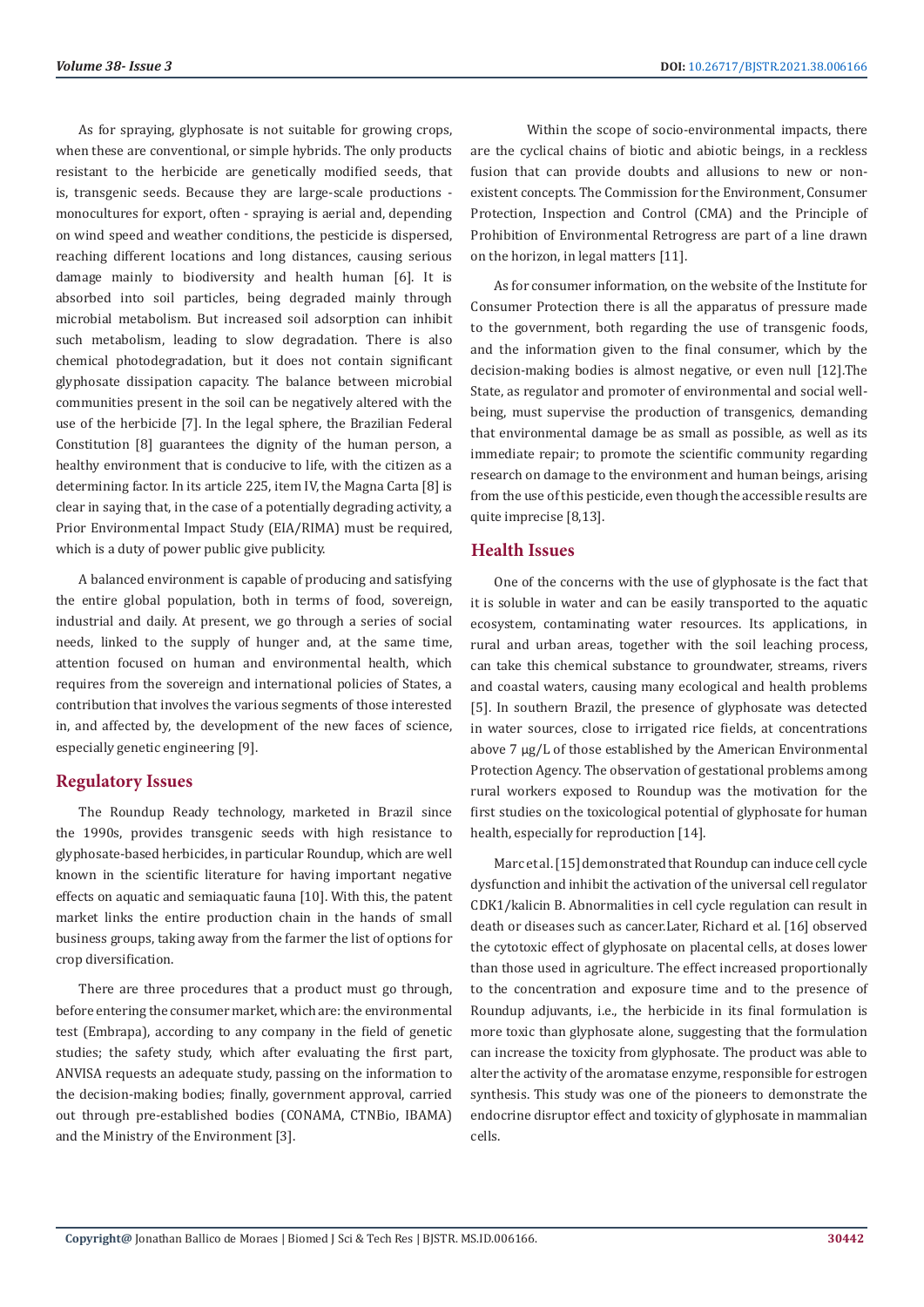Benachour et al. [17] tested the toxicity of Roundup on human embryonic and placental cells. The result was the same as observed by Richard et al. [16], reinforcing Roundup's cytotoxic action and potential hormone disrupting effect, suggesting that exposure to the herbicide can affect human reproduction and fetal development, and the chemicals contained in the formulation seem to have been underestimated about the toxic impact and hormonal.

This finding was reinforced by Benachour and Seralini [18], who evaluated the toxicity of glyphosate-based herbicides and complete Roundup formulations. In this study, neonatal cells from the umbilical cord, renal embryos and placental cells were exposed to concentrations well below those recommended and found in foods and seeds. The Roundup formulation caused the death, within 24 hours, of all cells tested, by inhibiting the activity of the mitochondrial enzyme succinate dehydrogenase. In addition, necrosis induction was observed, through the release of cytosolic adenylate kinase, when in contact with the formulation, and apoptosis by enzymatic activation of caspases, when in contact with glyphosate alone, that is, the formulation containing only Glyphosate was able to induce apoptosis but not necrosis. Thus, it was shown that Roundup adjuvants are not inert, and that the combination of Glyphosate and these other components can cause cell damage and necrosis, amplifying its effect and bioaccumulation.

The ability to generate oxidative stress is another deleterious potential that has also been attributed to glyphosate. Webster and Santos [19], in an experimental study using sea trout as a model, demonstrated that exposure to the ingredient induces differentiated gene expression, with increased activity of genes associated with the expression of stress response proteins and pro-apoptotic molecules. Carcinogenesis can also be induced by glyphosate due to its role as a hormone disruptor, mainly in the development of hormone-dependent tumors, such as breast cancer. Thongprakaisang et al. [20] investigated the effect of glyphosate, in its pure formulation, on estrogen receptors (ER) and found that the chemical had a proliferative effect only in hormone-dependent breast tumors, being also able to change the expression of ER. The results of this work alert to the fact that, even at low concentrations, glyphosate has shown hormonal disrupting activity.

In addition to the effects on reproduction and cell metabolism, associated with carcinogenesis, other changes have been attributed to the use of Glyphosate and the complete Roundup formulation. Among these, heart, eye and blood problems. In this last category, changes in the immune system stand out. Regarding heart problems caused by glyphosate intoxication, arrhythmias and QT prolongation, with first-degree atrioventricular block, have been reported. In experimental animal models, changes in cardiac electrophysiology, conduction blocks and arrhythmias were also found [21].

The impacts of glyphosate on the immune response have been experimentally evaluated in animal models. Ma and Li [22] analyzed the acute toxicity to the immune system caused by the compound in carp. The cytokines interferon-gamma (IFN-gamma), interleukin-1 beta (IL-1 beta), and tumor necrosis factor-alpha (TNF-alpha) were evaluated, in addition to histopathological changes in the liver, kidneys and spleen. Marked changes in the tissues evaluated and changes in the cytokine profile were observed, suggesting dysfunction or reduced immunity.

Krüger et al. [23] exposes that the offspring of domesticated pigs, which fed on transgenic soy, contaminated by the metabolite residues of glyphosate, presented congenital malformations, especially when these creations were close to transgenic plantations. In another study, they analyzed urine, intestine, liver, muscle, spleen and kidneys from Danish dairy cows and rabbits. The genotoxic potential and oxidative stress were observed in aquatic planarians, through their exposure to different glyphosate formulations: Roundup Original, Roundup Transorb and Roundup Ready. Genotoxicity was evaluated using the comet assay and oxidative stress was evaluated by the activity of the enzyme's superoxide dismutase and catalase. These formulations were able to produce DNA damage [24].

## **Conclusion**

Therefore, we reach the conclusions that the monopoly of the production chain, of world agriculture, has been taking place since the end of the Second World War. With the advent of chemicals in concentration camps, laboratory manipulation innovated the chemical sector by creating agrochemicals, so that large-scale production was possible, at the level of a single product per harvest. Commodities have brought deregulation in the food chain, as their fruits do not feed even half of the global population, as they are intended for the production of fuel and animal feed. The industries, in a second moment, came to introduce the new investment format, called transnational. These are sold patents for various raw materials and chemical compounds. In the end, they are responsible for selling everything from the soil fertilizer to the grain packaged in the supermarket. Monsanto – today Bayer – mentioned at the beginning of the discussion departed from the pharmacological area and recently merged with it again, transforming itself into a huge cartel; at the same time that it causes the disease, it sells the antidote, and so it monopolizes not only the market, but also the way of life and the food, social and decision-making sovereignty of peoples. The creation of Roundup, while revolutionizing agricultural techniques to combat "pests", created a vast cycle of unknown and early diseases in citizens around the world.

Glyphosate is the active ingredient of most, if not all herbicides marketed today. Combined with the other ingredients, its effects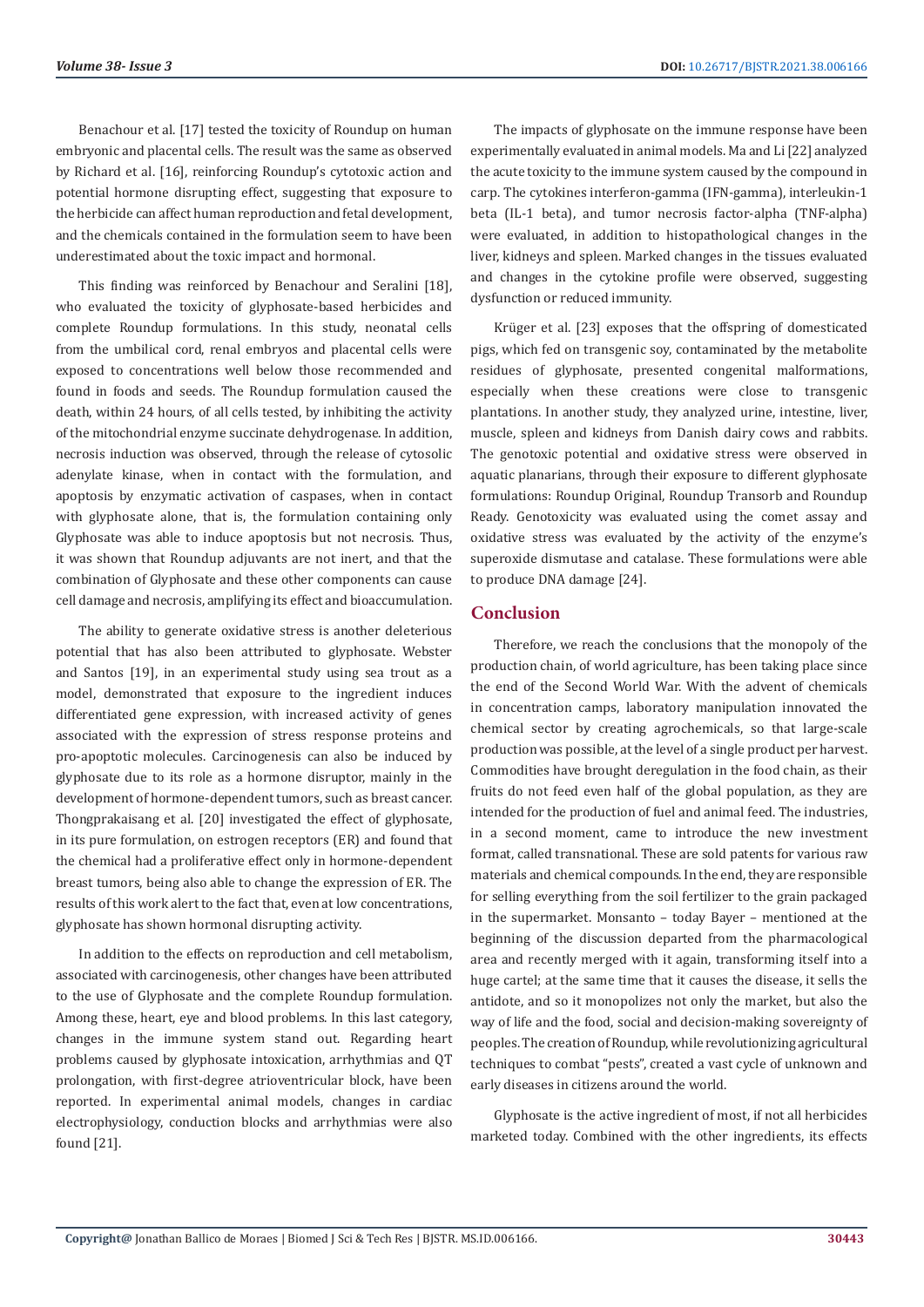are highly harmful to aquatic and terrestrial environments. The studies, selected in the systematic review, clearly demonstrate the devastation of the effects arising from its use. Unfortunately, to date, no regulatory, inspection and decision-making body for this compound has given an unfavorable opinion to its trade, referring to Brazil. It is expected, however, that the censorship and barriers placed in relation to its study come to an end. Private initiatives, of personal causes, are the only ones that have achieved a satisfactory result that can counteract these transnational corporations. But, on the other hand, they invest extensively in various sectors of social policies and actions in the countries where they make real experimental laboratories, without taking into account the side effects of this intellectual, social, moral, consumerist, environmental exploitation, among all other parameters acquaintances.

## **Acknowledgment**

The authors would like to thank the Fundação de Amparo à Pesquisa do Estado de Goiás (FAPEG).

#### **References**

- 1. [Duke SO, Powles SB \(2008\) Glyphosate: a once-in-a-century herbicide.](https://pubmed.ncbi.nlm.nih.gov/18273882/)  [Pest Manag Sci 64\(4\): 319-325.](https://pubmed.ncbi.nlm.nih.gov/18273882/)
- 2. (2021) IBAMA Instituto Brasileiro do Meio Ambiente e dos Recursos Naturais Renováveis. Boletins anuais de produção, importação, exportação e vendas de agrotóxicos no Brasil. Ministério do Meio Ambiente. Brasília.
- 3. [\(2019\) IPEA Instituto de Pesquisa Econômica Aplicada. Agrotó](http://repositorio.ipea.gov.br/bitstream/11058/9371/1/td_2506.pdf.)xicos [no Brasil: padrões de uso, política da regulação e prevenção da captura](http://repositorio.ipea.gov.br/bitstream/11058/9371/1/td_2506.pdf.)  [regulatória p. 84.](http://repositorio.ipea.gov.br/bitstream/11058/9371/1/td_2506.pdf.)
- 4. [Bayer \(2021\) Products: Roundup®. Roundup® website.](http://www.roundup.com.br/roundup)
- 5. Rezende ECN, Carneiro FM, De Moraes JB, Wastowski IJ (2021) Trends in science on glyphosate toxicity: a scientometric study. Environ Sci Pollut Res.
- 6. [Newman MM, Hoilett N, Lorenz N \(2016\) Glyphosate effects on soil](https://www.sciencedirect.com/science/article/pii/S004896971530989X)  [rhizosphere-associated bacterial communities. Sci Total Environ 543:](https://www.sciencedirect.com/science/article/pii/S004896971530989X)  [155-160.](https://www.sciencedirect.com/science/article/pii/S004896971530989X)
- 7. Adomako MO, Akyeampong S (2016) Effect of Some Commonly Used Herbicides on Soil Microbial Population. J Environ Earth Sci 6(1): 9.
- 8. [\(1988\) Brasil. Constituição Da República Federativa Do Brasil. Brazil.](http://www.planalto.gov.br/ccivil_03/constituicao/constituicao.htm.)
- 9. Fiorillo CAP (2020) Curso De Direito Ambiental Brasileiro. 20<sup>th</sup> Edn. São Paulo: Saraiva Educação.
- 10. [Ferment G \(2010\) Seminário Sobre Proteção Da Agrobiodiversidade](https://www.academia.edu/41404868/Seminário_sobre_Proteção_da_Agrobiodiversidade_e_Direito_dos_Agricultores_Propostas_para_enfrentar_a_contaminação_transgênica_do_milho_Atas_Discussões_e_Encaminhamentos_Organizadores.)  [e Direito Dos Agricultores: Propostas Para Enfrentar a Contaminação](https://www.academia.edu/41404868/Seminário_sobre_Proteção_da_Agrobiodiversidade_e_Direito_dos_Agricultores_Propostas_para_enfrentar_a_contaminação_transgênica_do_milho_Atas_Discussões_e_Encaminhamentos_Organizadores.)

[Transgênica Do Milho. \(Avanci GF, Fernandes G, Avanci J, Eds.\). Brasilia:](https://www.academia.edu/41404868/Seminário_sobre_Proteção_da_Agrobiodiversidade_e_Direito_dos_Agricultores_Propostas_para_enfrentar_a_contaminação_transgênica_do_milho_Atas_Discussões_e_Encaminhamentos_Organizadores.) [MDA.](https://www.academia.edu/41404868/Seminário_sobre_Proteção_da_Agrobiodiversidade_e_Direito_dos_Agricultores_Propostas_para_enfrentar_a_contaminação_transgênica_do_milho_Atas_Discussões_e_Encaminhamentos_Organizadores.)

- 11. Rollemberg R, Prieur M, Benjamin AH, Molinaro CA, Sarlet IW, et al. (2012) Princípio Da Proibição Do Retrocesso Ambiental: Apresentação. Comissão de Meio Ambiente, Defesa Do Consumidor e Fiscalização e Controle. Brasilia.
- 12. [Lisboa MV \(2021\) Chega de Transgênicos! IDEC. Instituto Brasileiro de](https://idec.org.br/materia/chega-de-transgenicos.) [Defesa do Consumidor.](https://idec.org.br/materia/chega-de-transgenicos.)
- 13.[\(2021\) Brasil. Lei da Biossegurança Lei No 11.105, de 24 de Março de](http://www.planalto.gov.br/ccivil_03/_ato2004-2006/2005/lei/l11105.htm.) [2005. Constituição Federal.](http://www.planalto.gov.br/ccivil_03/_ato2004-2006/2005/lei/l11105.htm.)
- 14. Mattos MLT, Peralba MDCR, Dias SLP, Prata F, Camargo L (2002) Monitoramento Ambiental do Glifosato e do seu Metabólito (Ácido Aminometilfosfônico) na Água de Lavoura de Arroz Irrigado. Pestic Rev Ecotoxicologia e Meio Ambient.
- 15. [Marc J, Mulner-Lorillon O, Durand G, Belle R \(2003\) Embryonic cell cycle](https://www.researchgate.net/publication/226878171_Embryonic_cell_cycle_for_risk_assessment_of_pesticides_at_the_molecular_level) [for risk assessment of pesticides at the molecular level. Environ Chem](https://www.researchgate.net/publication/226878171_Embryonic_cell_cycle_for_risk_assessment_of_pesticides_at_the_molecular_level) [Lett 1\(1\): 8-12.](https://www.researchgate.net/publication/226878171_Embryonic_cell_cycle_for_risk_assessment_of_pesticides_at_the_molecular_level)
- 16. [Richard S, Moslemi S, Sipahutar H, Benachour N, Seralini GE \(2005\)](https://pubmed.ncbi.nlm.nih.gov/15929894/) [Differential Effects of Glyphosate and Roundup on Human Placental](https://pubmed.ncbi.nlm.nih.gov/15929894/) [Cells and Aromatase. Environ Health Perspect 113\(6\): 716-720.](https://pubmed.ncbi.nlm.nih.gov/15929894/)
- 17. [Benachour N, Sipahutar H, Moslemi S, Gasnier C, Travert C, et al. \(2007\)](https://pubmed.ncbi.nlm.nih.gov/17486286/) [Time- and Dose-Dependent Effects of Roundup on Human Embryonic](https://pubmed.ncbi.nlm.nih.gov/17486286/) [and Placental Cells. Arch Environ Contam Toxicol 53\(1\): 126-133.](https://pubmed.ncbi.nlm.nih.gov/17486286/)
- 18. [Benachour N, Séralini GE \(2009\) Glyphosate Formulations Induce](https://pubmed.ncbi.nlm.nih.gov/19105591/) [Apoptosis and Necrosis in Human Umbilical, Embryonic, and Placental](https://pubmed.ncbi.nlm.nih.gov/19105591/) [Cells. Chem Res Toxicol 22\(1\): 97-105.](https://pubmed.ncbi.nlm.nih.gov/19105591/)
- 19. [Uren Webster TM, Santos EM \(2015\) Global transcriptomic profiling](https://pubmed.ncbi.nlm.nih.gov/25636363/) [demonstrates induction of oxidative stress and of compensatory cellular](https://pubmed.ncbi.nlm.nih.gov/25636363/) [stress responses in brown trout exposed to glyphosate and Roundup.](https://pubmed.ncbi.nlm.nih.gov/25636363/) [BMC Genomics 16\(1\): 32.](https://pubmed.ncbi.nlm.nih.gov/25636363/)
- 20. [Thongprakaisang S, Thiantanawat A, Rangkadilok N, Suriyo T,](https://pubmed.ncbi.nlm.nih.gov/23756170/) [Satayavivad J \(2013\) Glyphosate induces human breast cancer cells](https://pubmed.ncbi.nlm.nih.gov/23756170/) [growth via estrogen receptors. Food Chem Toxicol 59: 129-136.](https://pubmed.ncbi.nlm.nih.gov/23756170/)
- 21. [Gress S, Lemoine S, Séralini GE, Puddu PE \(2015\) Glyphosate-Based](https://pubmed.ncbi.nlm.nih.gov/25245870/) [Herbicides Potently Affect Cardiovascular System in Mammals: Review](https://pubmed.ncbi.nlm.nih.gov/25245870/) [of the Literature. Cardiovasc Toxicol 15\(2\): 117-126.](https://pubmed.ncbi.nlm.nih.gov/25245870/)
- 22. [Ma J, Li X \(2015\) Alteration in the cytokine levels and histopathological](https://pubmed.ncbi.nlm.nih.gov/25747155/) [damage in common carp induced by glyphosate. Chemosphere 128:](https://pubmed.ncbi.nlm.nih.gov/25747155/) [293-298.](https://pubmed.ncbi.nlm.nih.gov/25747155/)
- 23. Krüger M, Schrödl W, Pedersen I (2014) Detection of Glyphosate in Malformed Piglets. J Environ Anal Toxicol 04(05).
- 24.[\(2014\) Bordin DL Avaliação da genotoxicidade e estresse oxidativo em](https://repositorio.ucs.br/xmlui/handle/11338/480?show=full.) [planárias aquáticas \(Dugesia schubarti\) tratadas com formulações do](https://repositorio.ucs.br/xmlui/handle/11338/480?show=full.) [herbicida glifosato.](https://repositorio.ucs.br/xmlui/handle/11338/480?show=full.)